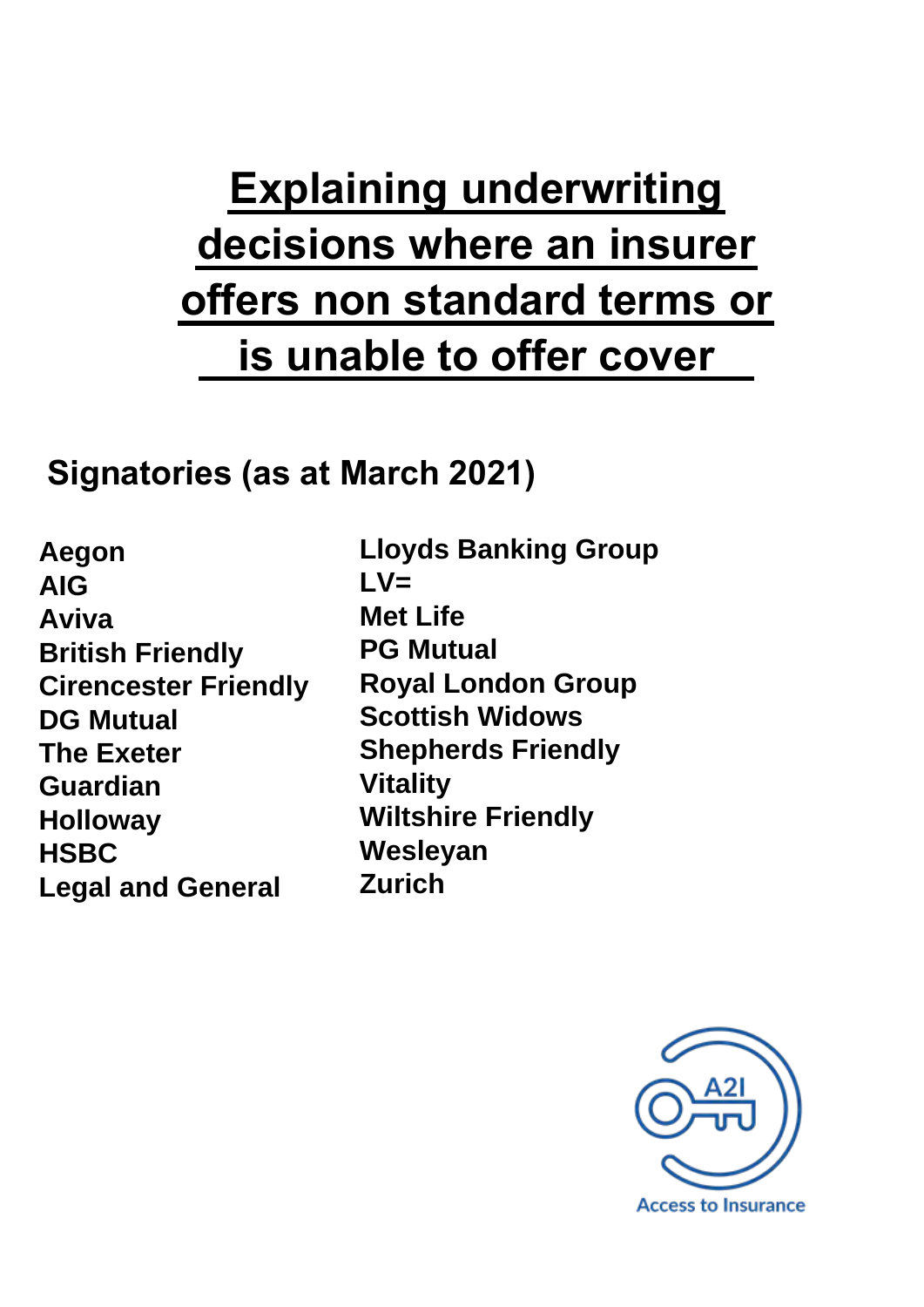#### **1. Introduction**

The majority of Life, Critical Illness and Income Protection policies that are underwritten by insurers are accepted with no change to the standard premium based on age and smoker status. However, for those with pre-existing medical conditions premiums may be higher or cover may be unavailable.

Work undertaken by charities and other consumer groups<sup>1</sup>, the Financial Conduct Authority<sup>2</sup> and the Treasury Select Committee<sup>3</sup> has evidenced that consumers with pre-existing medical conditions can struggle to navigate the life and protection insurance market and obtain affordable cover. This can result in consumers with preexisting medical conditions forgoing cover entirely or paying significantly more for policies than they could with alternative firms.

In an open and competitive market, different insurers may have different risk appetite or claims information. This means that different insurers may offer different outcomes and decisions when assessing the same risk.

In response to these findings, the insurance industry, charities and other consumer groups formed the Access to Insurance Working Group in October 2018. At its first meeting, the group committed to the following:

*"We, the members of the Access to Insurance Working Group, are committed to improving access to protection insurance for consumers with chronic health conditions and disabilities. Working together, we have four key aims:*

- *develop a signposting system for consumers, supporting consumer groups and charities so they can easily access guidance and advice about insurance from protection specialists*
- *improve the transparency of underwriting processes and practices around chronic health conditions and disabilities for consumers, supporting consumer groups and charities*
- *improve standards across all who distribute protection products so that we create a framework for improving access to expert underwriting advice across financial, health and charitable sectors*
- *develop a proposal for greater accessibility to insurance through the workplace".*

As part of this work, it was agreed that there should be a workstream focused on the second bullet point above to deliver the following outputs:

Improve trust in and understanding of underwriting within advisers and charities in working group

 $<sup>1</sup>$  For example, see publications from Age UK, Alzheimer's Society, Macmillan, Money and Mental</sup> Health Policy Institute, NAT (National AIDS Trust) and Scope, among others.

<sup>&</sup>lt;sup>2</sup> Financial Conduct Authority, 2016, Access to Financial Services in the UK. Available at: https://www.fca.org.uk/publication/occasional-papers/occasional-paper-17.pdf

<sup>3</sup> Treasury Select Committee, Consumers' access to financial services, 13 May 2019, HC 1642 2017-19.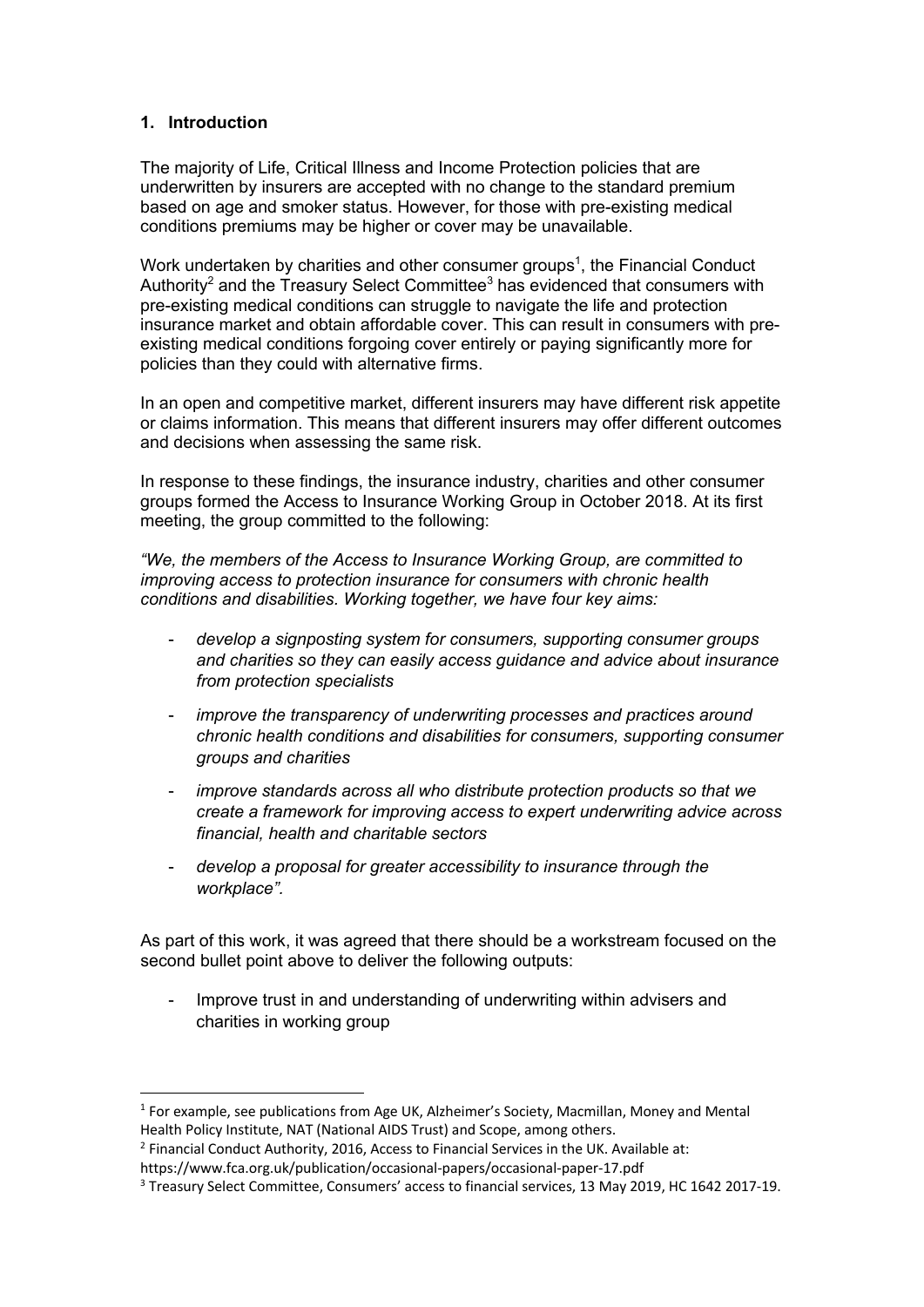- Agree methods to improve trust and understanding of underwriting within broader community
- Recommend best practice communications approach where non-standard decisions are made

### **2. The requirements of the Equality Act**

Some consumers with pre-existing medical conditions will have a disability covered by the Equality Act 2010. These are classed as physical or mental health conditions that have a 'substantial' and 'long-term' adverse effect on someone's ability to carry out normal day to day activities. People who have a progressive condition like cancer, HIV and multiple sclerosis are covered by the Equality Act from the point of diagnosis. People are also covered by the Equality Act in relation to a disability they had in the past from which they have now recovered.

The Equality Act offers legal protection from discrimination for those with protected characteristics – including disability. However, because insurance involves an assessment of risk, it may sometimes be possible for providers of 'insurance business' to take protected characteristics into account when making decisions about whether or not to offer cover to someone or offer it on different terms - such as the price of the premium - because of their disability.<sup>4</sup>

In order to be compliant with the Equality Act, the action taken (either increasing the price of their premiums, applying exclusions, or refusing cover entirely) must be reasonable and done by reference to information that is both relevant to the assessment of the risk to be insured and from a source upon which it is reasonable to rely. $5$ 

Insurance providers do not have blanket or general policies of refusing to provide insurance or only providing insurance on certain terms, to disabled people. This would be unlawful discrimination under the Equality Act.

# **3. Signposting**

If an insurer has made a reasonable decision to refuse cover to someone with a preexisting medical condition based on relevant and reliable evidence alternative options for accessing cover may still be available to them. If it is an intermediated sale, the distributor should present the customer with alternative options.

An approach to facilitating consumers' access to alternative options in the wider market through signposting, which some insurers have signed up to is explained in "An agreement on access to protection insurance for people with pre-existing medical conditions and disabilities"

<sup>4</sup> Specific information for financial services providers can be accessed at: https://www.equalityhumanrights.com/en/advice-and-guidance/equality-law-banks-and-otherfinancial-services-providers

<sup>&</sup>lt;sup>5</sup> Schedule 3 (21) of the Equality Act 2010, c15. Available at

http://www.legislation.gov.uk/ukpga/2010/15/schedule/3/paragraph/21 [accessed 10 December 2019]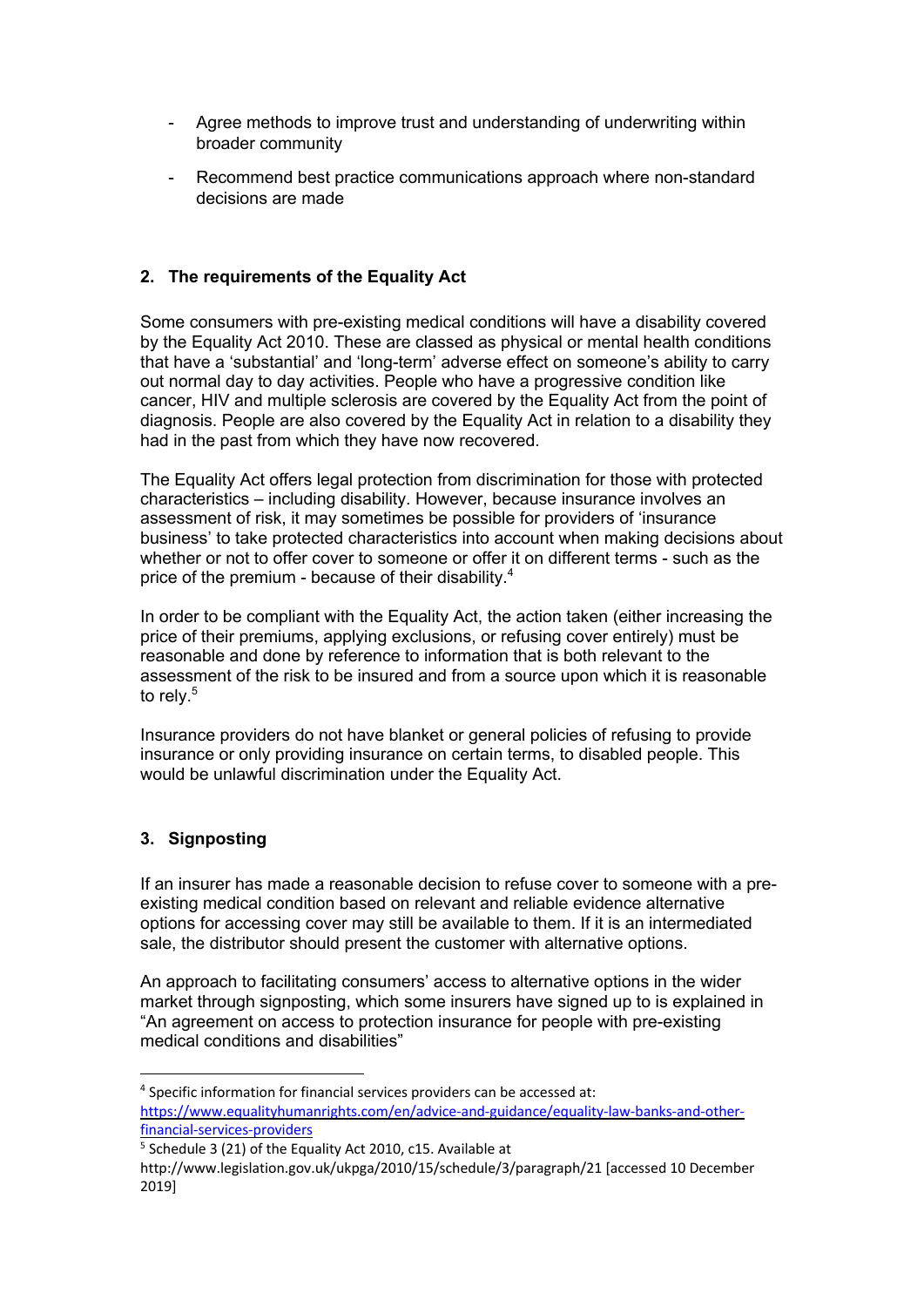#### **4. The Agreement**

This non-statutory Agreement sets out how the parties mentioned below will cooperate to deliver the objectives of the Access to Insurance Working Group.

The Agreement is a statement of intent and does not create legal obligations between the parties. Nothing in this Agreement should be construed as conflicting with statutory or regulatory requirements, or with other professional duties and obligations.

The language used between "will" and "should" is deliberate. "Insurers will" means that any insurer signing up to this agreement agrees they will do this in all situations. "Insurers should" means that insurers agree that this is best practice, but that they may not always be able to do this for practical reasons.

### **4.1. Key Principles**

This agreement recognises that insurers have the same duty of care to 'potential' customers applying for insurance as they do to all their existing customers. It aims to ensure that people with pre-existing conditions and other potentially vulnerable customers are appropriately supported throughout the application process, as well as increasing their trust that underwriting decisions about them are being made fairly. It also aims to enable customers to navigate the insurance market more confidently and effectively and ultimately to find affordable and appropriate cover.

It is therefore designed to improve the transparency of underwriting decisions, make it easier for customers to understand them and demonstrate that they are reasonable, having been based on relevant and reliable evidence in compliance with the Equality Act.

It is also fundamental that customers will not face unreasonable barriers to accessing their data, and should be supported by insurers in any application they wish to make to a new insurance company.

These principles apply to any decision where another individual of the same age and smoker status who did not have the same medical condition would have received improved terms. Specifically, it refers to all decisions where an individual is declined or deferred cover, charged an increased premium or has a part of their cover excluded.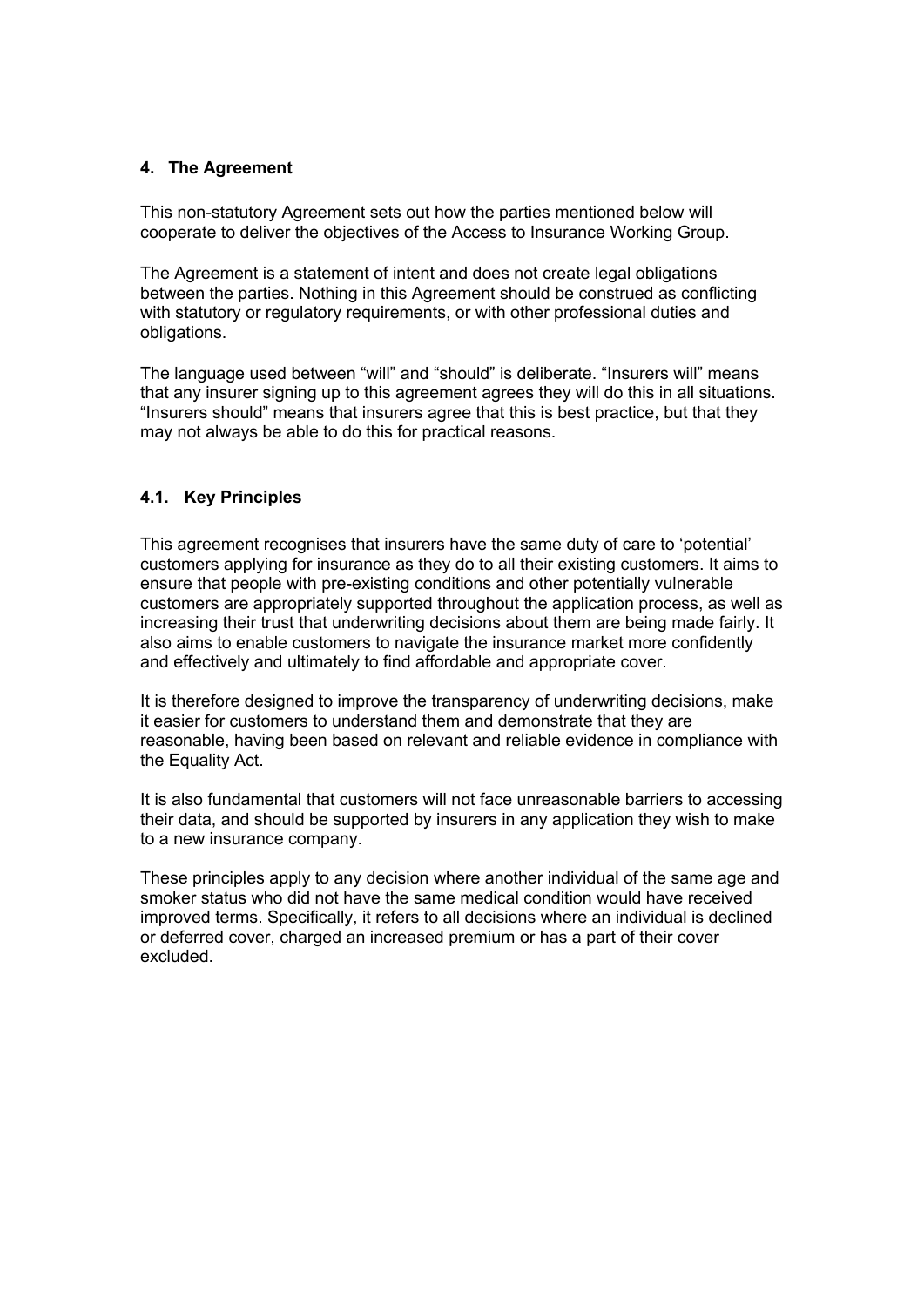# **4.2. Details**

4.2.1 Oral and written communications (with both applicants and distributors $6$ ) relating to underwriting decisions will always be empathetic, respectful, free of stigmatising language and appropriate. Insurers will also be mindful that communications can affect an individual's health. They should be specific to the individual customer and consider their information needs using plain and simple language and avoiding technical jargon.

4.2.2 Insurers will make available a broad explanation of what underwriting is and why it happens.

4.2.3 On a customer's request insurers will explain what information was used to make the decision and the reason(s).

4.2.4 Any exclusions applied as part of the underwriting decision will be clearly stated.

4.2.5 Where a customer is not offered cover, insurers should signpost that cover may be available from other insurers or distributors.

4.2.6 If a distributor is involved in the application, then the communication explaining the decision should refer the applicant back to their distributor for support to consider protection options and look for alternative sources of cover that will best meet their needs.

4.2.7 If the customer has made their application direct, then sources of support to find alternative cover that will best meet their needs should be signposted.

4.2.8 On some occasions, customers may need additional support to understand the reasons for the decision or to cope with the impact of it. Insurers will be particularly mindful that they may already be vulnerable. The insurer should refer the customer to other sources of information and support such as the NHS website or appropriate charities if this would be helpful.

4.2.9 A GP should not have to explain an insurer's underwriting decision. In some circumstances e.g. where there is a concern about harm to the applicant and/or where new information has arisen through the insurance application it may be appropriate for the insurer to recommend that an applicant make an appointment with their GP. It will be clear that this is to enable the GP to support the customer, not to explain the underwriting decision.

4.2.10 Where a distributor is involved, the distributor should be notified of the decision no later than the customer so they can explain the decision and help the customer in the next stage of their journey.

<sup>6</sup> "Distributors" referred to throughout s.4 includes any distributor who wants to receive information in this way – most likely those who speak to the applicant. Insurers are not expected to fulfil these criteria for distributors who do not wish to receive information in this way e.g. comparison sites